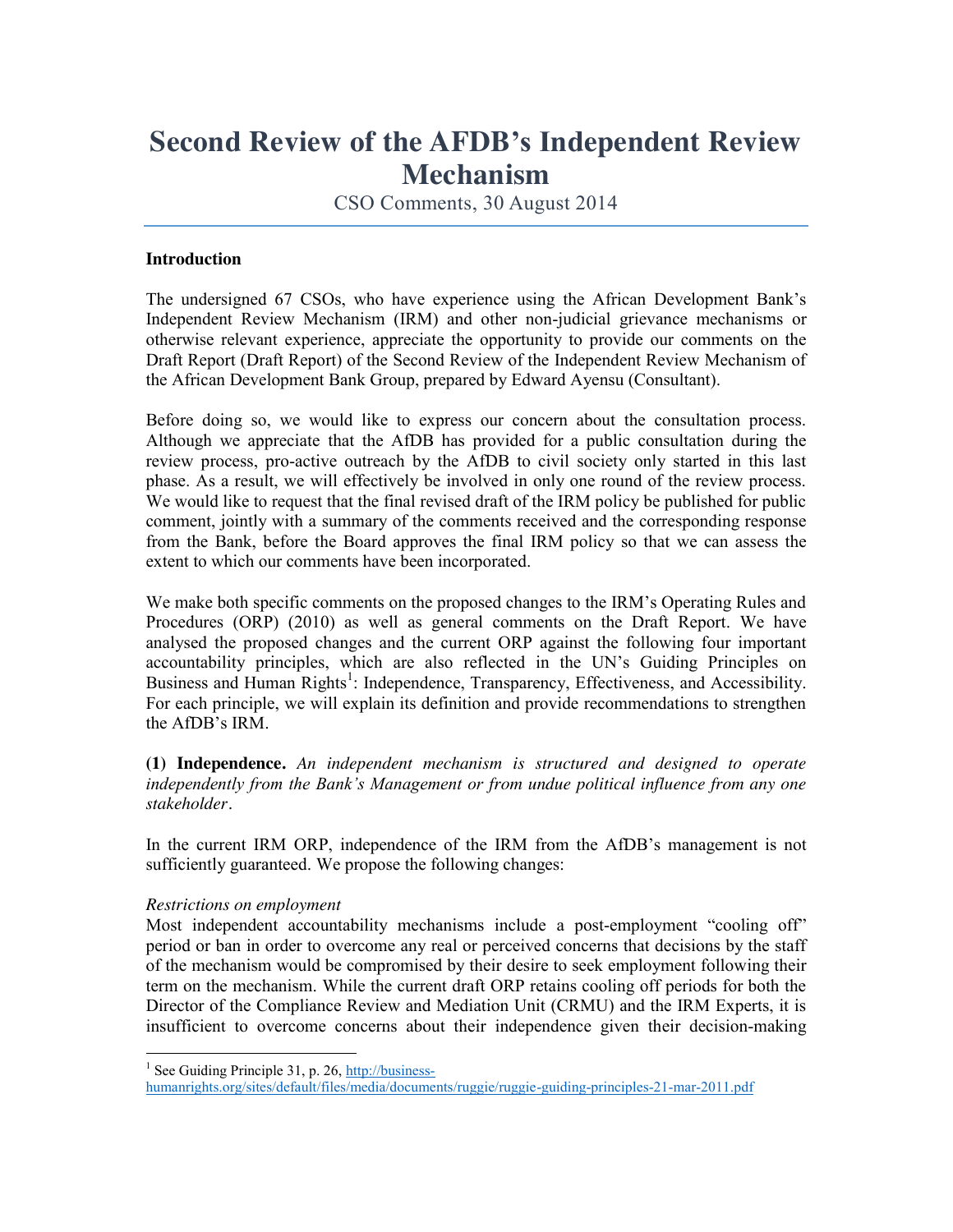authority within the IRM. Thus, paragraph 61 of the ORP should be amended to prohibit the CRMU Director from working at the AfDB following the end of his or her term, as is the case for the Director of the International Finance Corporation (IFC)'s Compliance Advisor Ombudsman (CAO) and the members of the World Bank (WB)'s Inspection Panel (IP).

Similarly, paragraph 66 of the ORP, should be amended to prohibit IRM Experts from working at the AfDB after their terms expire, as with the Asian Development Bank (AsDB)'s Accountability Mechanism<sup>2</sup>, the Project Complaint Mechanism (PCM) at the European Bank for Reconstruction and Development  $(BBD)^3$  and the WB's IP.<sup>4</sup>

#### *Selection of CRMU Director and IRM Experts and chairperson*

Including external stakeholders in the selection process of key IRM positions will help engender trust among potential users of the mechanisms and prevent any undue influence of AfDB Management on IRM staff. The inclusion of external stakeholders in the selection of the candidates is current practice at the PCM and  $CAO$ <sup>5</sup> Consequently, paragraphs 61 and 64(a) of the ORP should be modified to require the President to establish a nomination committee composed of members both internal and external to the Bank to solicit applications for the positions of the CRMU Director and IRM experts.

To further ensure independence of the IRM, we strongly recommend that the Chairperson of the Roster be nominated by the other experts rather than by the Board on the President's recommendation, following the practice of the World Bank IP, where the panel members themselves select the chairperson. Paragraph 64(b) would then read: *"The members of the Roster will elect the chairperson."* 

#### *Relationship between IRM and Board/Management*

One function that independent accountability mechanisms, such as the IRM, serve is to articulate lessons learned so that the Bank can prevent similar issues from arising in future projects or activities. In order for the mechanism to fulfil this function, it is imperative that there are open lines of communication between the mechanism and the Bank's Board. We endorse the Consultant's recommendation that the CRMU/IRM and the Board have regularly scheduled meetings to ensure that CRMU/IRM issues are prioritised within the  $AfDB$ , as long as the interaction does not compromise the independence of the IRM.

#### *Additional Expertise and Advice*

It is important for the independence of the mechanism to be able to rely on advice and expertise of those outside the Bank who were not involved in any decisions relating to the financed activity. Consequently, we endorse the Consultant's proposed change to paragraph 75 of the ORP, requiring that additional expertise be sought externally.<sup>7</sup>

Similarly, the AfDB's Legal department should not provide advice in responding to a complaint, as this could possibly lead to a real or perceived conflict of interest if it has

 $\frac{2 \text{ http://www.adb.org/sites/default/files/accountability-mechanism-policy-2012.pdf}}{3 \text{ http://www.ebrd.com/downloads/integrity/permules2014.pdf}, \text{para. 51, p.14}}$ 

http://ewebapps.worldbank.org/apps/ip/PanelMandateDocuments/2014%20Updated%20Operating%20Procedur es.pdf, para. 7, p.7<br>  $\frac{5 \text{ http://www.ebrd.com/downloads/integrity/perm rules2014.pdf}}{6 \text{ Consultant's Draft Report, 10 June 2014, pp. 12-13}}$ <br>  $\frac{7 \text{ Consultant's Draft Report, 10 June 2014, p. 26}}{2 \text{ thousand.}}$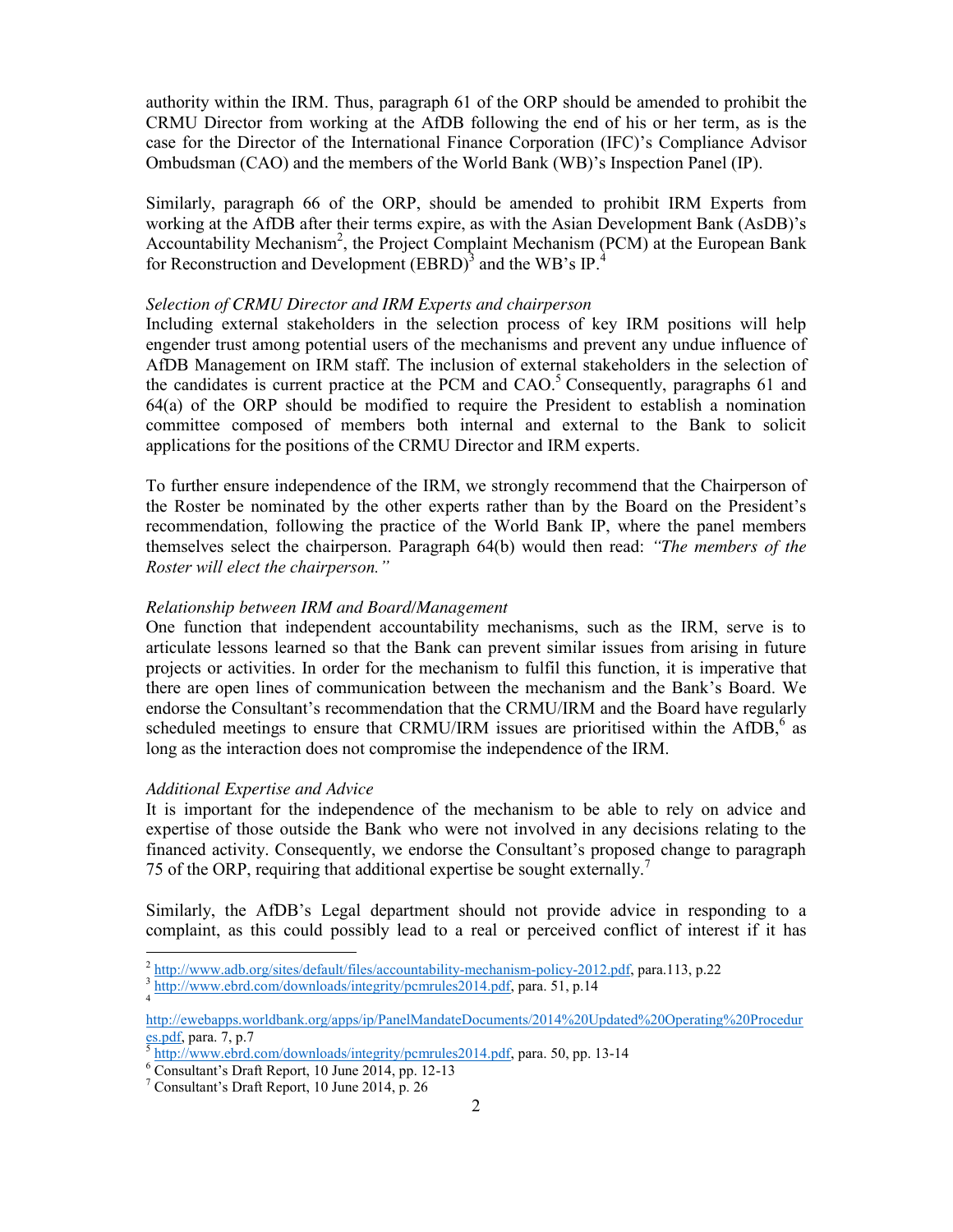already provided advice to the AfDB Investment officers on the same project. Paragraph 77 should therefore be modified to require external/independent legal expertise when legal information or advice is needed with respect to the Bank Group's policies and procedures and the Bank Group's rights and obligations. This modification should not preclude the IRM from obtaining information from the Legal department during an investigation, which could include a request for a copy of any advice given by the Legal department to Bank staff or Board.

**(2) Transparency.** *A transparent mechanism is transparent in its operations, information disclosure, and decision-making. Affected communities and the public should know what the mechanism is doing and the results of its work in a timely fashion.*

Although the current IRM ORP makes significant commitments to transparency, there is room for improvement.

The current ORP commits to publishing requests in the Requests Register after the determination is made on whether a problem-solving initiative or investigation will be undertaken. <sup>8</sup> Furthermore, paragraph 26 indicates that *"[t]he number of such Requests and communications received shall be noted in the Register on a quarterly basis and the yearly total included in an annual report prepared by the CRMU (the 'Annual Report')."*

#### *Section on Disclosure of information*

We would like to encourage the AfDB to make its commitment to transparency more explicit by including a very clear section on disclosure of information in its revised IRM ORP. That section should outline, among others:

- x A commitment to making **all** relevant documents related to complaints public online in the Requests Register except the name or identifying features of the complainant if the complainant has requested confidentiality. The documents that will be made public should include the complaint, the Management response, problem-solving or compliance review reports, monitoring reports and final reports<sup>9</sup>;
- A commitment to doing so in a timely manner<sup>10</sup>; and
- For each complaint, an indicative timeline of the key decision points during the complaint process, indicating when upcoming reports are due, reasons for (substantial) delays, etc.

#### *Disclosing the availability of the IRM*

The responsibility to ensure potentially affected communities are aware of the IRM should not fall on the IRM exclusively. The primary responsibility for raising awareness of the IRM should lie with AfDB staff and clients. We therefore recommend that the AfDB require its clients to disclose the availability of the IRM at least to local communities and, in principle,

http://www.afdb.org/fileadmin/uploads/afdb/Documents/Generic-Documents/Request%20Register.pdf

 $8$  ORP para. 20<br> $9$  Currently, the ORP uses a less specific description of the documents required to be published in the Register. See ORP para. 62(c), p.16 "the Register […] shall contain significant data concerning the delivery and registration of Requests, as well as the conduct and outcome of problem-solving exercises and compliance reviews".

<sup>&</sup>lt;sup>10</sup> The Bujagali complaint Register, for example does not provide updated information on when the  $4<sup>th</sup>$ Monitoring report was publicly disclosed. See: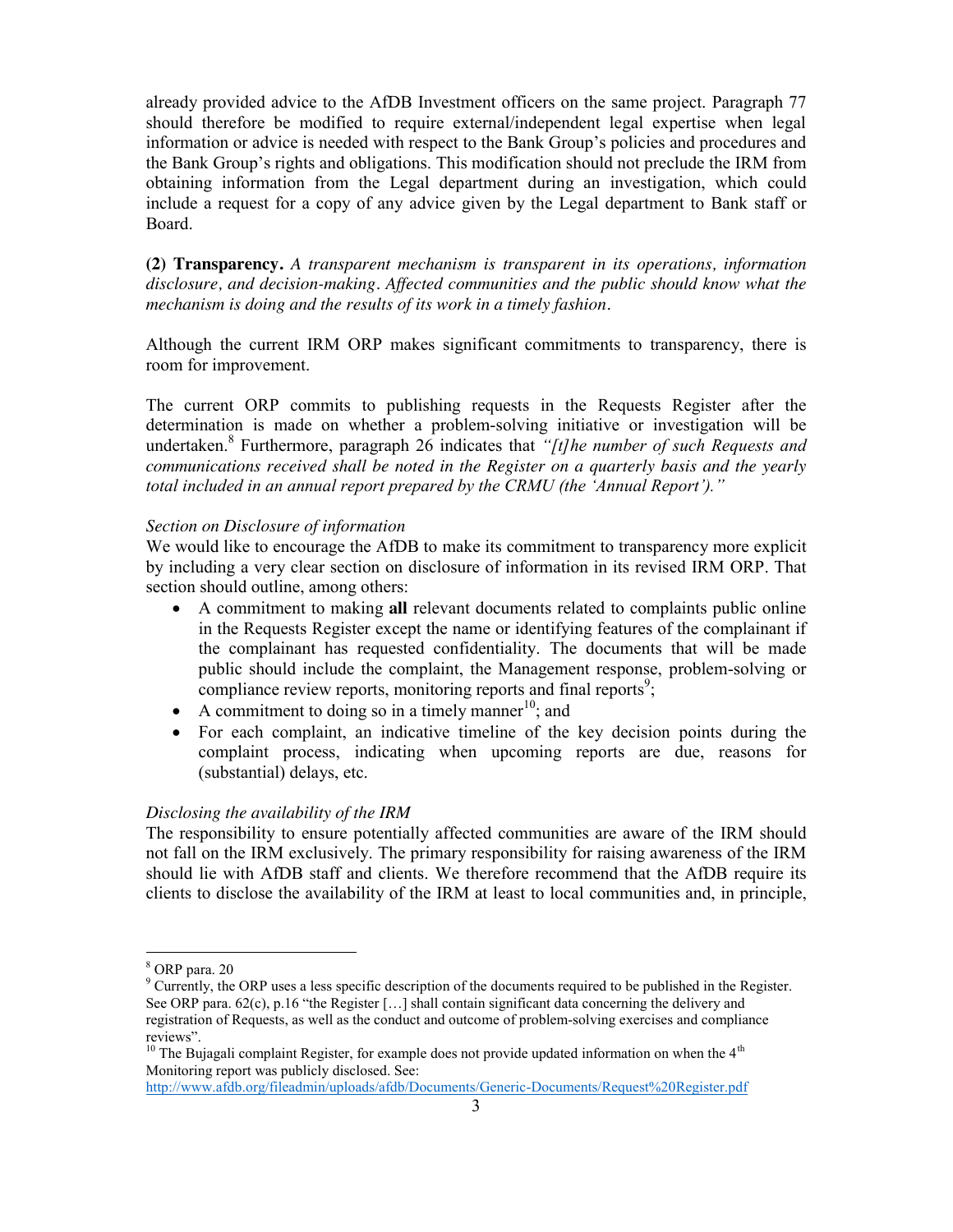more broadly. This could mean that clients disclose it in their consultations, through their local project-level grievance mechanisms, and on their own websites.

#### *Transparency with respect to private sector projects complaints*

The Consultant poses the problem of how the CRMU is to deal with confidential information in the case of private sector projects.<sup>11</sup> We believe that paragraph 76 of the ORP, which requires the IRM to follow the Bank's information disclosure policy, including business confidential information, is sufficient to address the issue. Furthermore, the issue of business confidentiality has never been a problem with any other mechanism that handles complaints related to private sector projects. Consequently, we do not believe that any changes to the ORP are warranted.

## **(3) Effectiveness.** *An effective mechanism provides fair and positive results for affected communities and for holding the institution accountable for its operations.*

The effectiveness of the IRM relies on the extent to which their recommendations and findings provide appropriate redress for complainants, are taken into account by Bank management, and translated into actions on the ground to prevent or mitigate the negative impacts of a project.

## *Scope of policies*

The IRM should be authorised to receive requests regarding any action for which the Bank Group has partial responsibility. ORP paragraph 2(ix) is overly broad and could be read to exclude complaints that relate to issues that are the shared responsibility of the Bank and its clients. Therefore, we agree with the Consultant's proposal that the paragraph should be revised to include the word "sole" as follows: "actions that are the **[sole]** responsibility of other parties [...]."

#### *Monitoring*

More detailed requirements regarding monitoring of solutions agreed upon during problemsolving exercises should be developed,<sup>12</sup> taking into account the recommendations made by the Consultant.13 In particular, we support the recommendation that the IRM independently verify the implementation of the agreements before closing the case and further recommend that the conclusions are published in the final report and made available on the Requests Register. Monitoring reports for both problem-solving and compliance review should also be made available through the Requests Register, as indicated in the section on Transparency above.

#### *Human Rights*

The purpose of the IRM is undermined by limiting its scope of review to only some of the issues that may arise under the application of AfDB policies. The preamble to the AfDB Group's Integrated Safeguards System (ISS) "affirms that it respects the principles and values of human rights as set out in the UN Charter and the African Charter of Human and Peoples' Rights." However, under ORP amended paragraph 2(xi), the IRM is limited to receiving Requests that allege only human rights violations of "social and economic rights".

<sup>&</sup>lt;sup>11</sup> Consultant's Draft Report, 10 June 2014, pp. 5 and 25<br><sup>12</sup> ORP para. 49. <sup>13</sup> Consultant's Draft Report, 10 June 2014, p. 18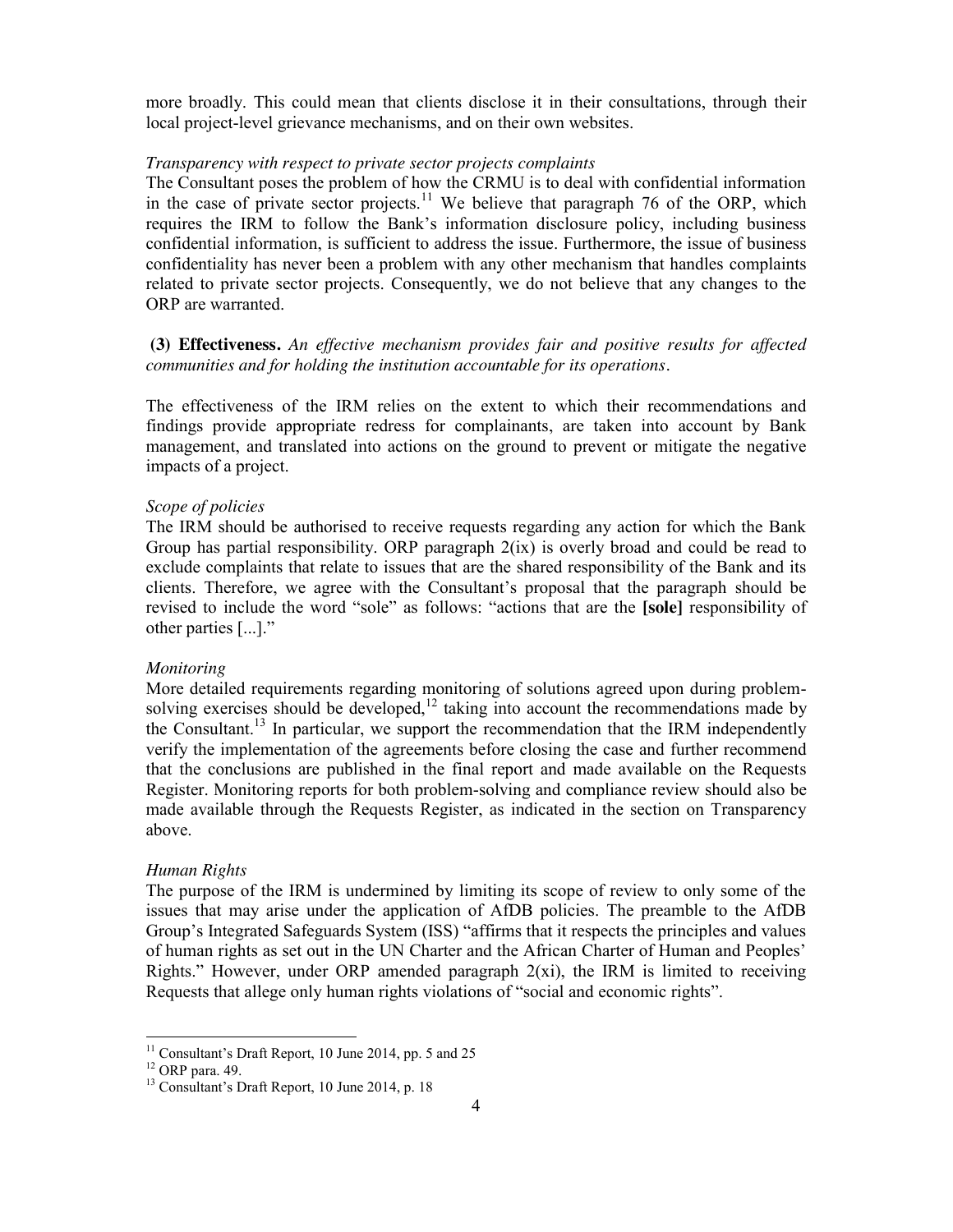The IRM should be able to measure compliance against any and every policy the Bank has. It is arbitrary for the Bank to exclude policies from IRM review, including its exception for complaints relating to human rights violations that are other than those relating to social and economic rights. The nature of human rights is that they are interrelated, interdependent and indivisible.<sup>14</sup> All development activity can have an impact on a multitude of civil, political, economic, social, environmental and cultural rights. Further, the member governments of the AfDB cannot selectively choose to ignore their human rights obligations in their decisions to finance activities, nor can they selectively deny the rights of the communities affected by those activities. Respect for the rights of communities includes their ability to seek recourse when those rights—whatever their nature—are violated.

Thus we agree with the Consultant's comments at Draft Report section 7.1.2 (a). Amended paragraph  $2(xi)$  should be expanded to include consideration of all human rights violations.

#### *Extra functions*

In the Consultant's Draft Report both a "spot-check" function and an advisory role are suggested.<sup>15</sup> Only the advisory role is proposed in the revised procedures. We would recommend the inclusion of a separate paragraph on the advisory role to further describe how it would function.

We are not in favour of the "spot-check" function the way the Consultant conceives of it as it confuses the role between management and the mechanism. What we would strongly support would be the IRM having the authority to trigger a compliance review itself, similar to the CAO. This would allow the IRM to initiate an investigation without requiring receipt of a formal complaint. Thus, *for example*, the IRM should be empowered to undertake investigations if it becomes aware of harm that may have resulted from the failure of the Bank to comply with its policies, especially in situations in which it would be difficult or dangerous for communities themselves to file a complaint, or where no affected community exists.

#### *Private sector*

It is unclear why the current ORP makes a distinction between private sector and public sector projects. Paragraph 2 indicates that "*CRMU is not authorised to receive Requests relating to […], xi. private sector or other non-sovereign guaranteed projects except in instances of an alleged breach of the Bank-Group's agricultural, education, health, gender, good governance or environmental policies.*" This seems like an arbitrary list of policies. The AfDB's Integrated Safeguards System applies to public and private projects equally, and we see no reason why the same principle should not apply to the IRM. Private clients should not be treated differently than public sector clients with respect to their responsibility to apply the ISS. Consequently, the IRM should be able to determine compliance with any relevant operational policies and procedures with respect to the design, implementation or supervision of a project. Bank loans to, or co-funding of projects with, private sector entities should be conditional upon those private sector entities agreeing in advance to the jurisdiction of the IRM with respect to any aspect of such loans or projects to which the ISS and other Bank policies apply.

<sup>&</sup>lt;sup>14</sup> http://www.ohchr.org/en/issues/pages/whatarehumanrights.aspx 15 Consultant's Draft Report, 10 June 2014, p. 13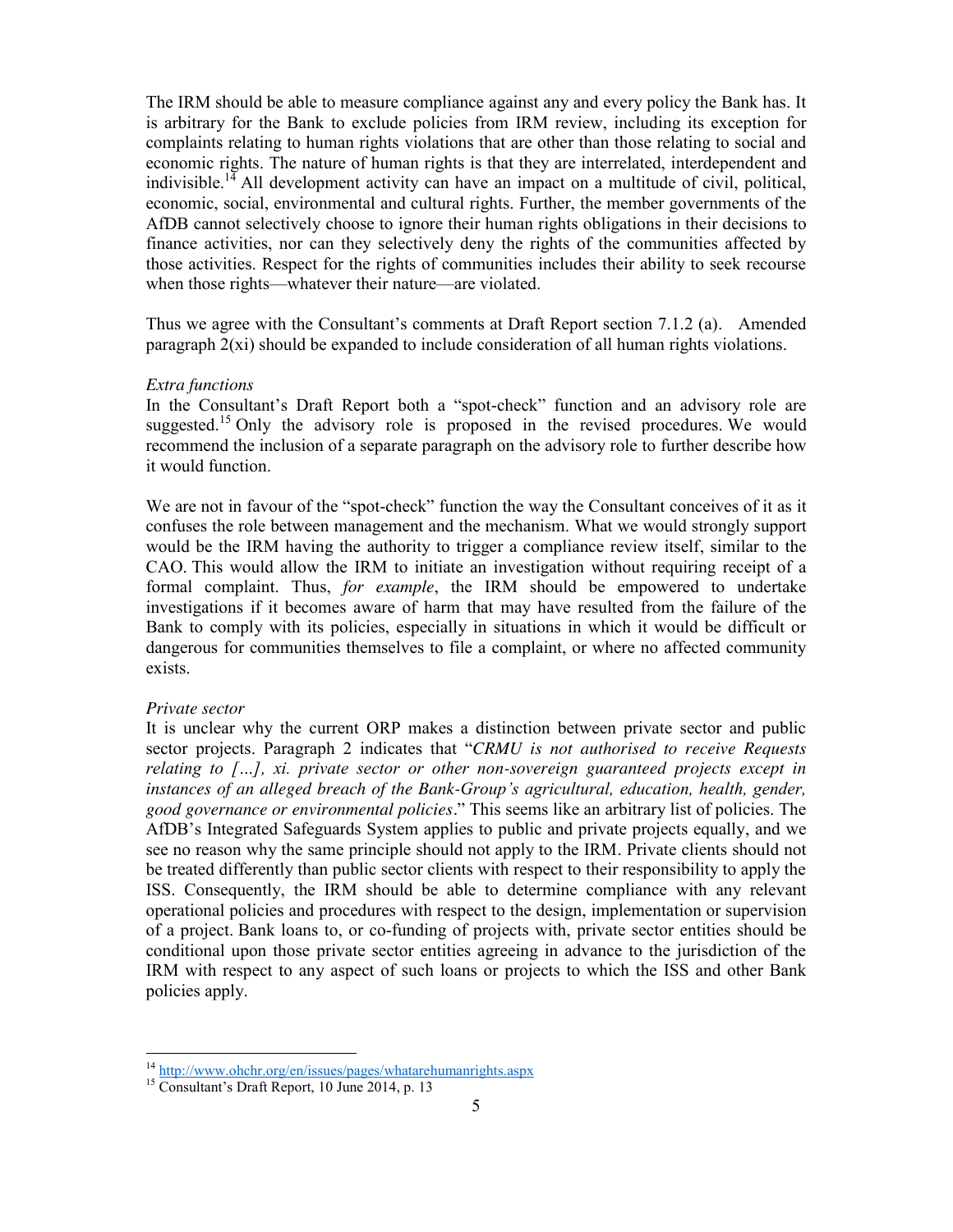#### *Timelines*

We disagree with the Consultant's proposal to allow the CRMU Director, in his/her discretion, to extend time periods referred to in the ORP. <sup>16</sup> While full and proper investigation, assessment and review is essential, time periods set forth for such actions must be respected in order to ensure that Requests are dealt with in a timely manner. It is not clear why the Consultant's proposal to allow the CRMU Director essentially unqualified discretion to extend time periods is necessary and it would not be favourable to the complainants nor the Bank, who benefit from a process that handles complaints as a matter of priority. One of the lessons from the complaint on the Bujagali hydropower project in Uganda is exactly that there should be a time limit within which complaints will be handled by the IRM and the process concluded (see Box 1 below for a further description of the Bujagali complaint).

## **Box 1: Bujagali Dam Project, Uganda Lessons from AfDB IRM complaint**

Complaints related to the Bujagali Dam project were submitted to four different Complaints Mechanisms, of four different banks involved: the AfDB IRM, the EIB Complaints Mechanism, the World Bank's IP and the IFC's CAO. Below we will describe lessons deriving from the way the complaint was handled specifically by the IRM.

#### **IRM strengths**

As concerns Bujagali, the IRM has tried to respond to the request and did what was within its mandate to do. We commend the IRM for sharing its independent report with the complainants at the same time it was sent to the Bank's Board. This demonstrated a clear commitment to transparency and ensured that the Board, Bank staff, and complainants were all working with the same set of facts. Unlike at the WB and EIB's mechanisms, where the report is not shared with complainants until after they were approved by the Board, the IRM's practice allowed complainants to get a better understanding of the issues at stake.

#### **Unsolved issues under IRM**

Despite the IRM's inspection and monitoring missions, some issues regarding the Bujagali complaint are still unresolved. The issue of compensation of the people whose property was affected by the transmission line and the spiritual shrine which has been submerged is still not dealt with. Given the fact that the hydropower project is now completed and running, there are high expectations on the 4<sup>th</sup> monitoring report to include management recommendations related to compensation and resettlement of the affected people.

#### **Recommendation**

Based on experiences with the Bujagali complaint, which was filed in May 2007 and still has important issues pending 7 years later, we would recommend that the new IRM ORP include a time limit within which complaints to the IRM should be handled and finalised. Currently, it seems that the complaints process can be extended indefinitely, and, as we know, justice delayed is justice denied.

**4) Accessibility.** *A mechanism empowers affected communities, including particularly those who invoke the mechanism's assistance, and communities can access the mechanism easily and participate effectively.*

The main goal of the IRM should be not to create a high bar for complainants to file a complaint. There are, however, many elements that create a burden for complainants in using the IRM. From 1967 to the end of 2013, the African Development Bank approved over 4,500 projects. The IRM was established in 2004. Despite the vastness of its contributions to development projects, no complaints were processed in 2013, and only 1 complaint was

 <sup>16</sup> Consultant's Draft Report, 10 June 2014, p. 31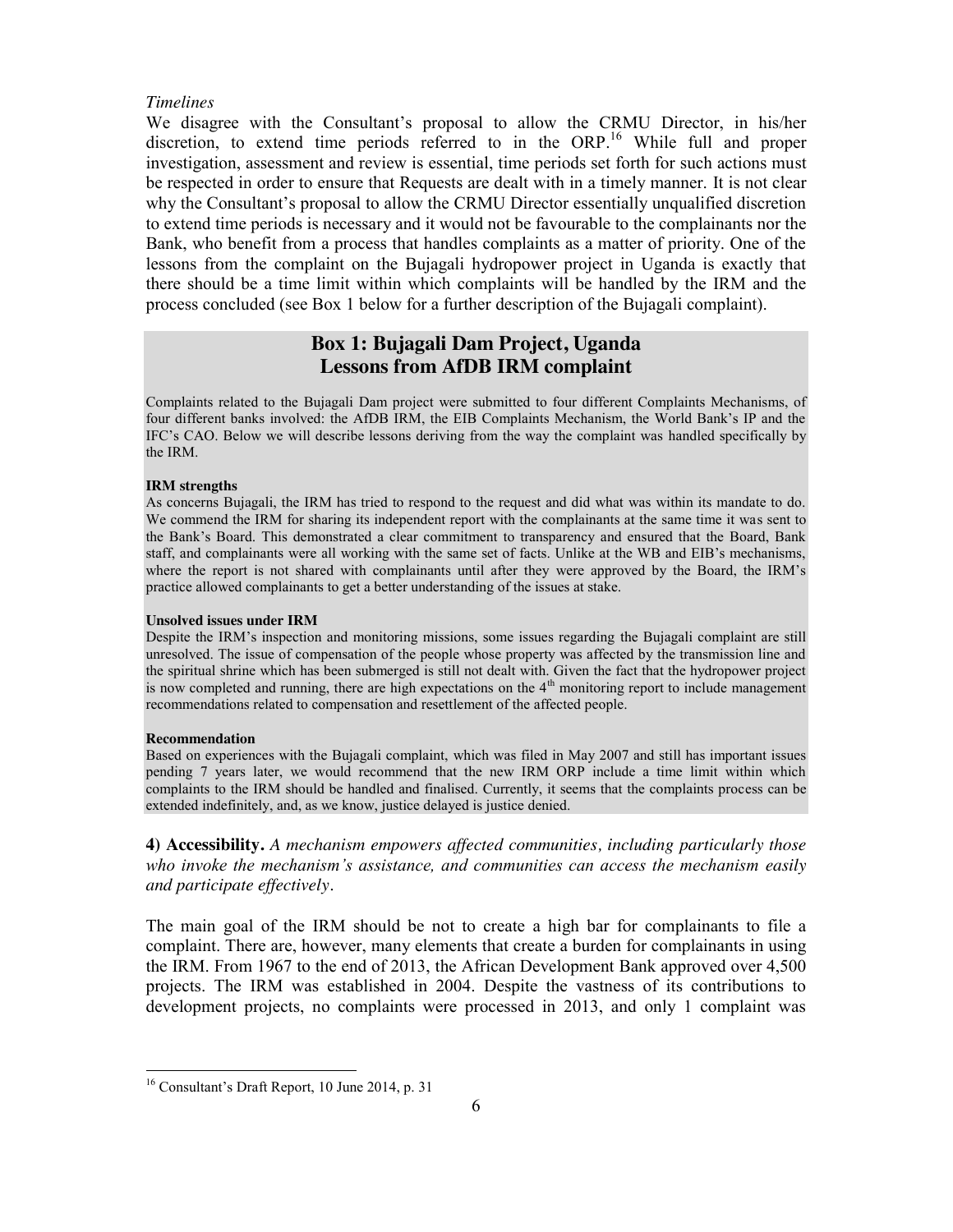processed in 2011 and 2012 respectively. A total of 9 complaints have been received and registered, with 7 more received but not registered.<sup>17</sup>

## *Sensitization and simple request procedure*

Given the impacts of the AfDB through the sheer size and number of projects it approves, there is an obvious need to:

- a) Effectively sensitise indigenous and project affected peoples about the AfDB, its role and the role of the IRM. The Consultant has included this as a recommendation under Draft Report section 6.7.2;
- b) Ensure that the threshold to filing a complaint to the IRM is sufficiently low, to enable those from indigenous and project affected peoples to easily access the IRM (note that such peoples are often marginalised within their own communities and may not have the necessary education and skills to satisfy the current registration requirements).<sup>18</sup> For more background on the special status of Indigenous Peoples (IPs), see box 2 below;
- c) The IRM should provide a request form and/or sample requests for requesters to use, as many other mechanisms do. Although ORP paragraph 17 allows Requesters to contact the CRMU for advice on preparing a request, providing forms and samples increases accessibility and provides background for Requesters if they need to contact the CRMU;
- d) Allow easy filing of the complaint: the complainants should be allowed to submit their complaints by email. Other complaints mechanisms allow that; and
- e) An updated IRM ORP, with all amendments incorporated, should be made readily accessible and available in the major African languages. At present the IRM ORP must be read in conjunction with at least one other Resolution (Resolution N° B/BD/2013/20 - F/BD/2013/08). A complete and revised IRM ORP should be reissued immediately following any amendments adopted by the Boards.

## **Box 2: Indigenous Peoples (IP) Interpretation of IP rights in an African Context**

#### **Indigenous peoples**

The Consultant's Draft Report section 7.1.2(b) states that "there is a great discrepancy between who can be described as indigenous people and those that represent vulnerable groups of people" in this particular context. The Consultant then follows that "there is a lack of clarity and specificity as to who should be classified as indigenous", leading to ambiguity as to who may be considered vulnerable.

Contrary to the statements in section 7.1.2(b), there is, in fact, much work done in the African context, supported by leading regional institutions, that provides clarity as to who may be considered "indigenous" in the African context, and the particular characteristics and qualities of such peoples. In this regard, the Report of the African Commission's Working Group of Experts on Indigenous Populations/Communities, particularly the 2005 report submitted in accordance with the "Resolution on the Rights of Indigenous Populations/Communities in Africa" is particularly relevant. The report was produced in recognition by the African Commission on Human and Peoples' Rights that *"the protection and promotion of the human rights of the most disadvantaged, marginalised and excluded groups on the continent is a major concern and that the* 

<sup>&</sup>lt;sup>17</sup> See tables in Consultant's Draft Report, 10 June 2014, pp. 15-16<br><sup>18</sup> Note for example the procedures of the IFC's CAO<br><sup>19</sup> Consultant's Draft Report, 10 June 2014, p. 23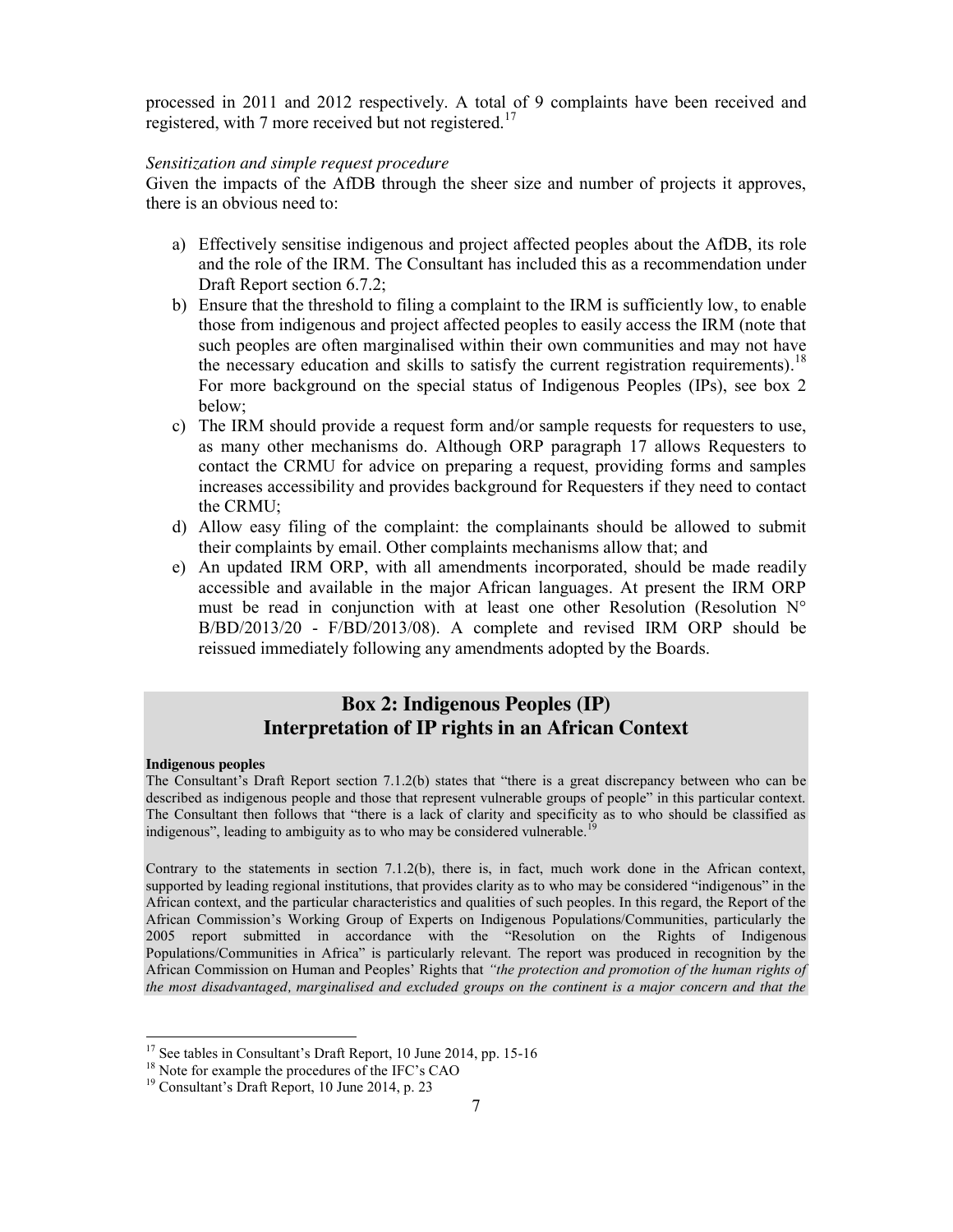*African Charter on Human and Peoples' Rights must form the framework for this".<sup>20</sup>* In particular, the African Commission's Working Group states:

*"The African peoples who are facing particular human rights violations, and who are applying the term "indigenous" in their efforts to address their situation, cut across various economic systems and embrace hunter-gatherers, pastoralists as well as some small-scale farmers. Similarly, they also practice different cultures, social institutions and observe different religious systems. The examples provided in this report are by no means conclusive, but are meant to provide tangible content to what would otherwise be pure theory. Those identifying as indigenous peoples in Africa have different names, are tied to very differing geographical locations and find themselves with specific realities that have to be evoked for a comprehensive appreciation of their situation and issues." (Our emphasis added).21*

The African Commission's Working Group sought to set out particular characteristics of indigenous peoples in the African context. It was stated: *"To summarise briefly the overall characteristics of the groups identifying themselves as indigenous peoples: their cultures and ways of life differ considerably from the dominant society*  and their cultures are under threat, in some cases to the extent of extinction. A key characteristic for most of *them is that the survival of their particular way of life depends on access and rights to their traditional land and the natural resources thereon. They suffer from discrimination as they are being regarded as less developed and*  less advanced than other more dominant sectors of society. They often live in inaccessible regions, often *geographically isolated and suffer from various forms of marginalisation, both politically and socially. They are subject to domination and exploitation within national political and economic structures that are commonly designed to reflect the interests and activities of the national majority. This discrimination, domination and marginalisation violates their human rights as peoples/communities, threatens the continuation of their cultures and ways of life and prevents them from being able to genuinely participate in deciding on their own future and forms of development."<sup>22</sup>*

#### **Conclusion**

In conclusion, while the Consultant's comments on Indigenous Peoples are unclear, especially given that there is no specific Indigenous Peoples policy in the AfDB's ISS, they are outside the scope of the IRM policies. Some of our NGOs have engaged with the AfDB, and will continue to do so, to advocate for better reflection of human rights in its policies and for a clear strategy on how to deal with Indigenous People's rights, to be translated into specific provisions in all relevant policy documents.

Next to the need for sensitization and simple request procedures, there are more requirements in the current ORP that diminish the accessibility of the IRM:

#### *Who can file a complaint?*

Under the current ORP, only a group of two or more people in the country or countries where the Bank Group-financed project is located can file a complaint.<sup>23</sup> In cases of non-local representation, the IRM will require clear evidence that there is no adequate or appropriate representation in the country or countries where the project is located or has a direct and material impact.<sup>24</sup>

These requirements put unnecessary restrictions on the accessibility of the mechanism. We recommend removing these restrictions by:

- Allowing any individual, group, community, or other party to file a complaint, as is the case at the IFC's CAO;
- Allowing non-local representation of complainants under equal conditions as local complainants. Where complainants already have a trusted and working relationship

<sup>&</sup>lt;sup>20</sup> African Commission Report, p. 8<br><sup>21</sup> African Commission Report, p. 15<br><sup>22</sup> African Commission Report, p. 89<br><sup>23</sup> ORP para. 4a, p.4<br><sup>24</sup> ORP para. 13, p.6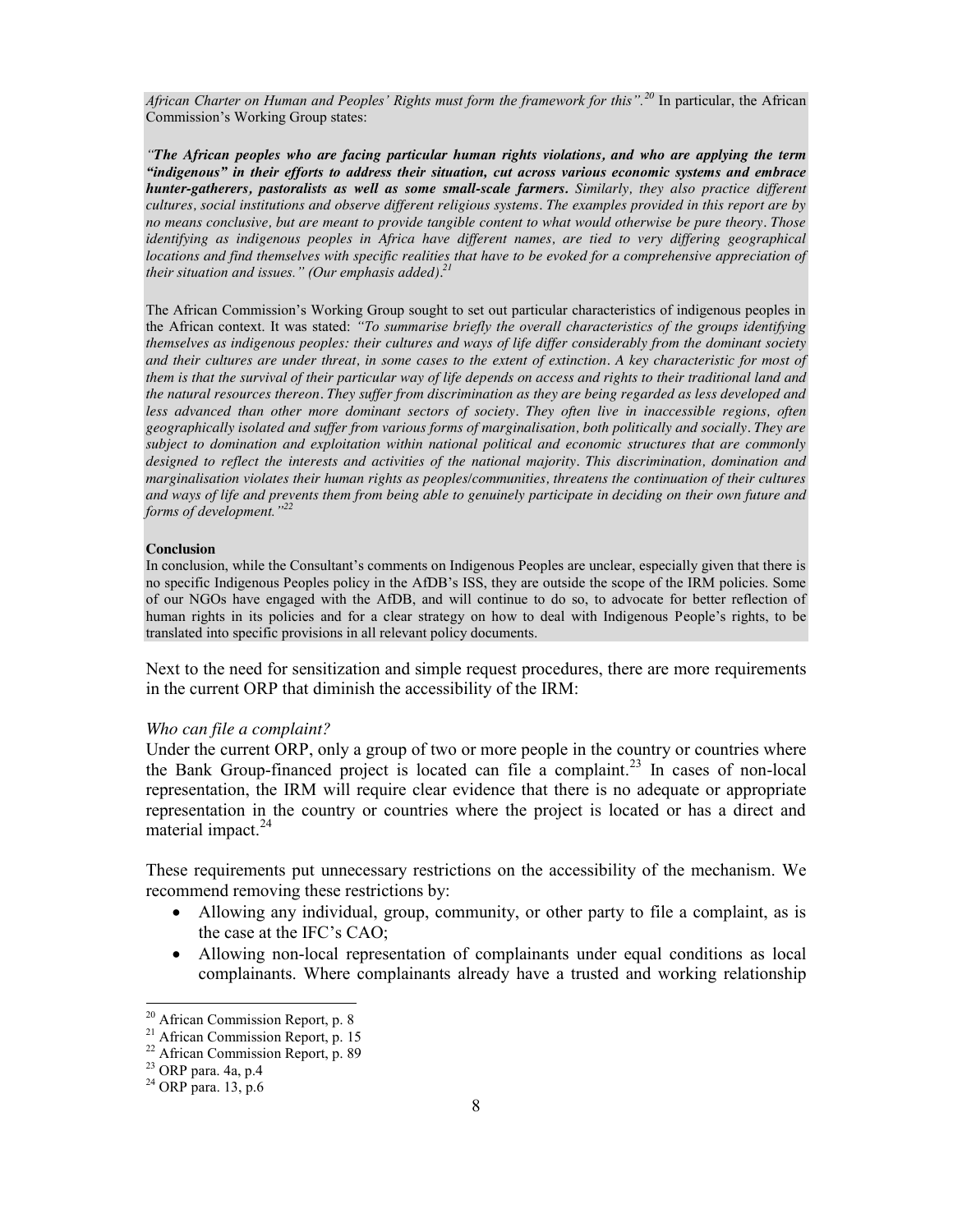with non-local parties, the burden of providing evidence that there is no adequate or appropriate representation in-country could be time-consuming. We therefore recommend that this requirement be removed; and

• Allowing NGOs who are not directly affected by the project to file complaints, to request a compliance review. This would ensure that e.g. complaints in relation to environmental destruction, where there is no impact on communities, would also be eligible for review. Both the EIB and the EBRD's PCM have these less restrictive requirements and could be used as examples. For example, the EIB's Complaint Mechanism indicates that: *"Complainants do not need to be directly affected by the EIB decision, action or omission and are not required to identify the applicable rule, regulation or policy that may have been breached."<sup>25</sup>*

## *Contents of requests*

We recommend that the "Contents of Requests," ORP paragraph 5, be simplified, so as to make it easier for affected communities to submit a complaint. To ensure accessibility, requests should include a description of the project and the harm suffered or threatened to the affected parties. Any obligation on the requester to prove that the Bank Group policies, procedures or contractual documents were "seriously" violated should be removed.<sup>2</sup>

Moreover, complainants should indicate whether they would like to pursue problem-solving, compliance review, or both. The Director of the CRMU should defer to the complainants' preferences.

#### *Additional Information*

There are a number of determinations that would lead to an extra burden on the complainants, which we would recommend to eliminate. One of these is the provision for a "revised request $1^{27}$ , even in cases where new information becomes available. The IRM should be able to collect new information throughout the process. Asking the complainant to submit a new request, would put too much burden on the complainant. The only reason for a "revised request" would be if the complainants are changing the scope of the request, for example a case where they complained about one project and now they want to change it to a different project. Also, as part of the submission of the request, the Complainants should have the opportunity to correct any deficiencies in their complaint.

#### *Documents*

In order to eliminate the burden on complainants, ORP paragraph 14 "(a) all correspondence with Bank Group staff; (b) notes of meetings with Bank Group staff; (c) a map or diagram, if relevant, showing the location of the affected parties or area affected by the project'' should be deleted.

#### *Confidentiality of identity of requesters*

ORP paragraph 8 provides that if the requesters wish to remain anonymous, it is up to the Director to "determine whether such confidentiality is warranted." This creates a barrier to use the IRM because requesters may choose not to file a request for fear that the Director might determine that confidentiality is not warranted. The IFC's CAO, the AsDB's

<sup>&</sup>lt;sup>25</sup> http://www.eib.org/about/accountability/complaints/index.htm, para "Who may complain?", website

consulted on 20 August 2014<br><sup>26</sup> ORP para. 5(c)

 $27$  Consultant's Draft Report, 10 June 2014, p. 30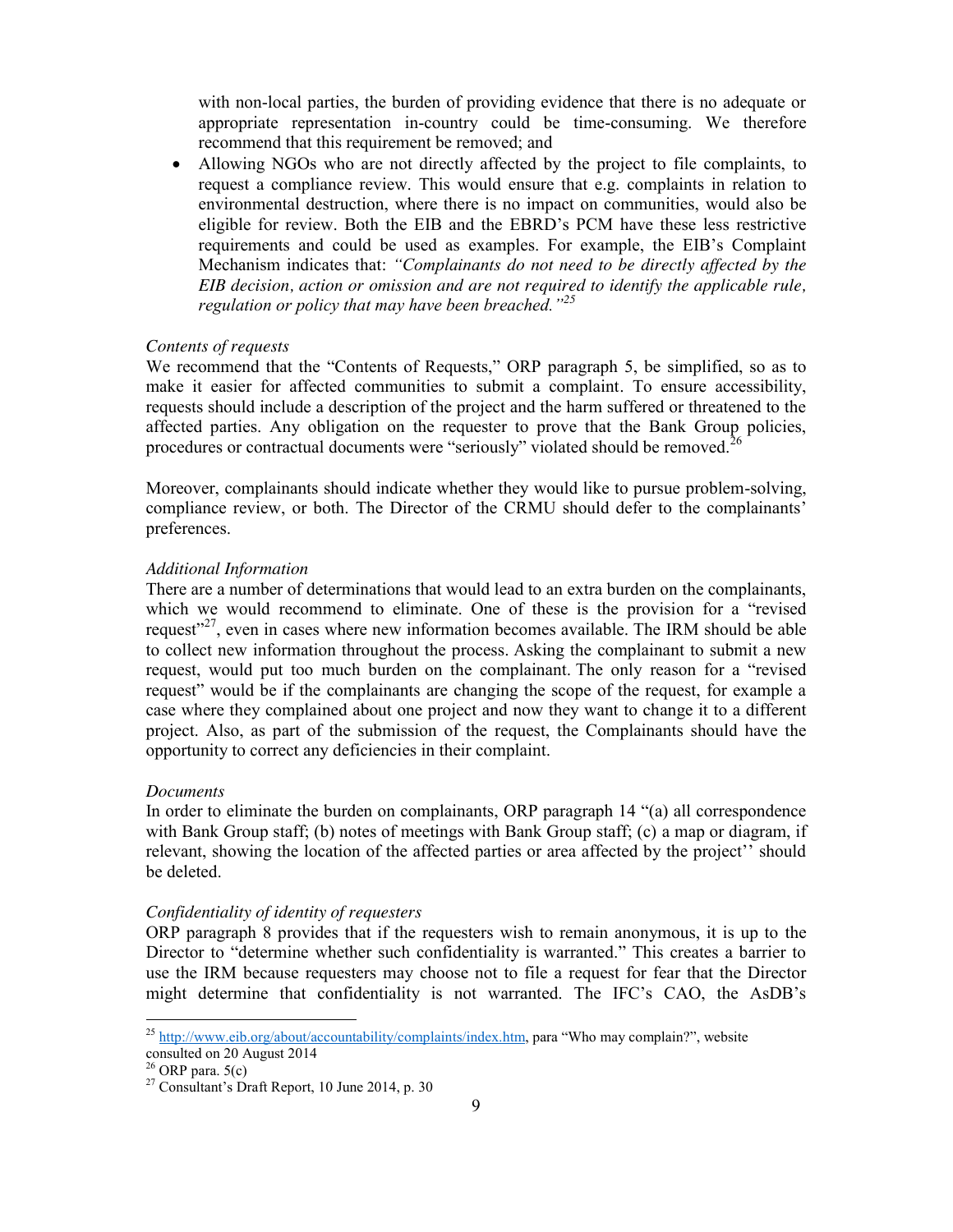Accountability Mechanism and the WB's IP all allow confidentiality at the request of a complainant. The ORP should be revised to allow confidentiality if it is requested rather than leaving that decision in the hands of the Director.

#### *Local Grievance Mechanism*

Under the current ORP as set forth in paragraph 1 (p.3), complainants are required to raise their concerns with Bank Management, in order to give them a chance to resolve the issue, before filing a complaint with the IRM. The Consultant proposes a new requirement that the complainant must first raise the issues with the local grievance mechanism AND management.<sup>28</sup> We disagree with the Consultant's recommendation. If the complaint is supposed to relate to the action or inaction of the Bank, then the client's project-level grievance mechanism will not be able to address it. Furthermore, project-level grievance mechanisms, which are usually designed and operated by the client have an inherent conflict of interest in resolving complaints regarding client activities, and, as a result, are generally not trusted by those affected.<sup>29</sup> We would retain the current language unchanged.

In the alternative, complainants could choose with whom they raise the complaint. But at a minimum, there should be a provision that the complainants do not have to raise their concerns with a local grievance mechanism as a pre-requisite for using AfDB IRM. Direct access to the AfDB IRM should be guaranteed.

#### *Sequencing*

The authority currently held by the CRMU Director to determine whether a request should be handled by problem solving or compliance undermines the accessibility of the IRM. This determination should be made by the complainant, as has also been indicated above (under Content of requests). Similarly, complainants should be able to request a compliance review even after the successful completion of a problem solving initiative. Thus, we agree with the Consultant's findings,<sup>30</sup> but we do not see it translated into suggested policy text and we recommend this does get taken up in the final IRM policy. We recommend that ORP paragraph 43 be amended as follows: "*Where at the conclusion of a problem-solving exercise, whether or not successful, either the complainants or the Director determine, as provided in paragraph 44 below, that a compliance review is warranted, the Director must include in the problem-solving report a recommendation that the project undergo a compliance review. […]*".

### **Conclusion**

We, the undersigned NGOs, are fully supportive of the AfDB's commitment to transparency and accountability. We see this second review of the IRM as a welcome and necessary opportunity to improve the Bank's accountability mechanism and have made recommendations to this effect. We hope the AfDB will consider our comments in the process of refining the terms of its IRM and are interested in further engaging in discussions on this subject.

<sup>&</sup>lt;sup>28</sup> Consultant's Draft Report, 10 June 2014, p. 27<br><sup>29</sup> http://somo.nl/publications-nl/Publication 4059-nl/picture/image\_view\_fullscreen, Using Grievance Mechanisms, SOMO, March 2014

<sup>30</sup> Consultant's Draft Report, 10 June 2014, p. 24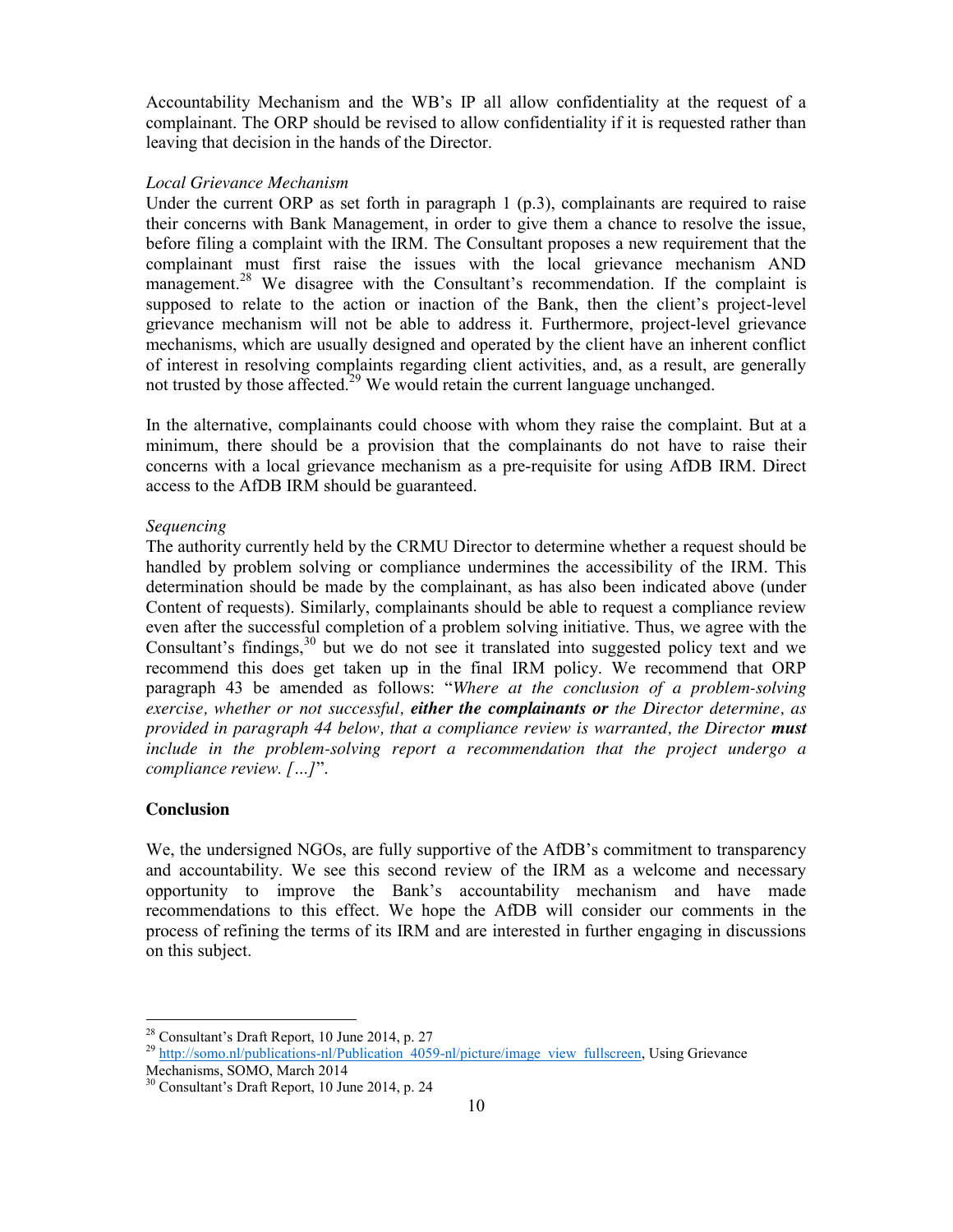# **Signatories**

CSO Coalition on the AfDB, in cooperation with:

#### **African CSOs:**

African Law Foundation (AFRILAW), Nigeria African Rivers Network Association Guinéenne pour la Transparence, Guinea Association pour l'Intégration et le Développement Durable au Burundi, Burundi Association des Femmes Africaines pour la Recherche et le Développement (AAWORD/AFARD), Senegal Association des Jeunes Filles pour la Promotion de L'Espace Francophone, Guinea Batwa Development Program, Uganda Buliisa Initiative for Rural Development Organisation (BIRUDO), Uganda Centre for Applied Legal Studies (CALS), South Africa Centre for Civil Society, University of KwaZulu-Natal, South-Africa Centre for Human Rights, Faculty of Law, University of Pretoria, South Africa Centro terra Viva - Estudos e Advocacia Ambiental, Mozambique Committee for Peace and Development Advocacy (COPDA), Liberia Community Empowerment for Rehabilitation and Development (CEFoRD-Yei), Republic of South Sudan Community Enhancement and Environmental Awareness foundation (CEEAF), Nigeria Community Policing Partners for Justice, Security and Democratic Reforms (COMPPART), Nigeria Community Resource and Development Center of Narok, Kenya Conseil Régional des Organisations Non Gouvernementales de Développement (CRONGD), DRC Congo Earthlife Africa, South Africa EG Justice, Equatorial Guinea Endorois Welfare Council, Kenya Environmental Rights Action/Friends of the Earth, Nigeria Fahamu Africa, Senegal Fondation pour le Développement du Sahel (FDS), Mali Foundation for the Conservation of the Earth (FOCONE), Nigeria Foundation for Environmental Rights, Advocacy and Development (FENRAD), Nigeria Friends of Lake Turkana, Kenya Global Network for Good Governance (GNGG), Cameroon Habi Center for Environmental Rights, Egypt Human Rights Council, Ethiopia Integrated Social Development Centre (ISODEC), Ghana Institut de Recherche et Promotion des Alternatives en Développement – IRPAD, Mali Jamaa Resource Initiatives, Kenya Jeunes Volontaires pour l'Environnement (JVE) International, Togo Justicia Asbl, Democratic Republic of Congo Kenya Natural Resources Alliance (KeNRA), Kenya Kenya Human Rights Commission, Kenya LITE-Africa, Nigeria Lumière Synergie pour le Développement, Senegal Ogiek Peoples Development Program, Kenya ONG Mer Bleue, Mauritania Peace Point Action (PPA), Nigeria PREMICONGO, Lubumbashi, Democratic Republic of Congo Réseau Camerounais des Organisations des Droits de l'Homme (RECODH), Cameroon RIM Youth Climate Movement, Mauritania Save Lamu, Kenya Secours Net, Mauritania Sengwer Indigenous People Programme (SIPP), Kenya WACAM, Ghana Support Initiative for Sustainable Development (SISDEV), Nigeria Women Environment and Development Network (WEDEN), Nigeria Worldview, the Gambia